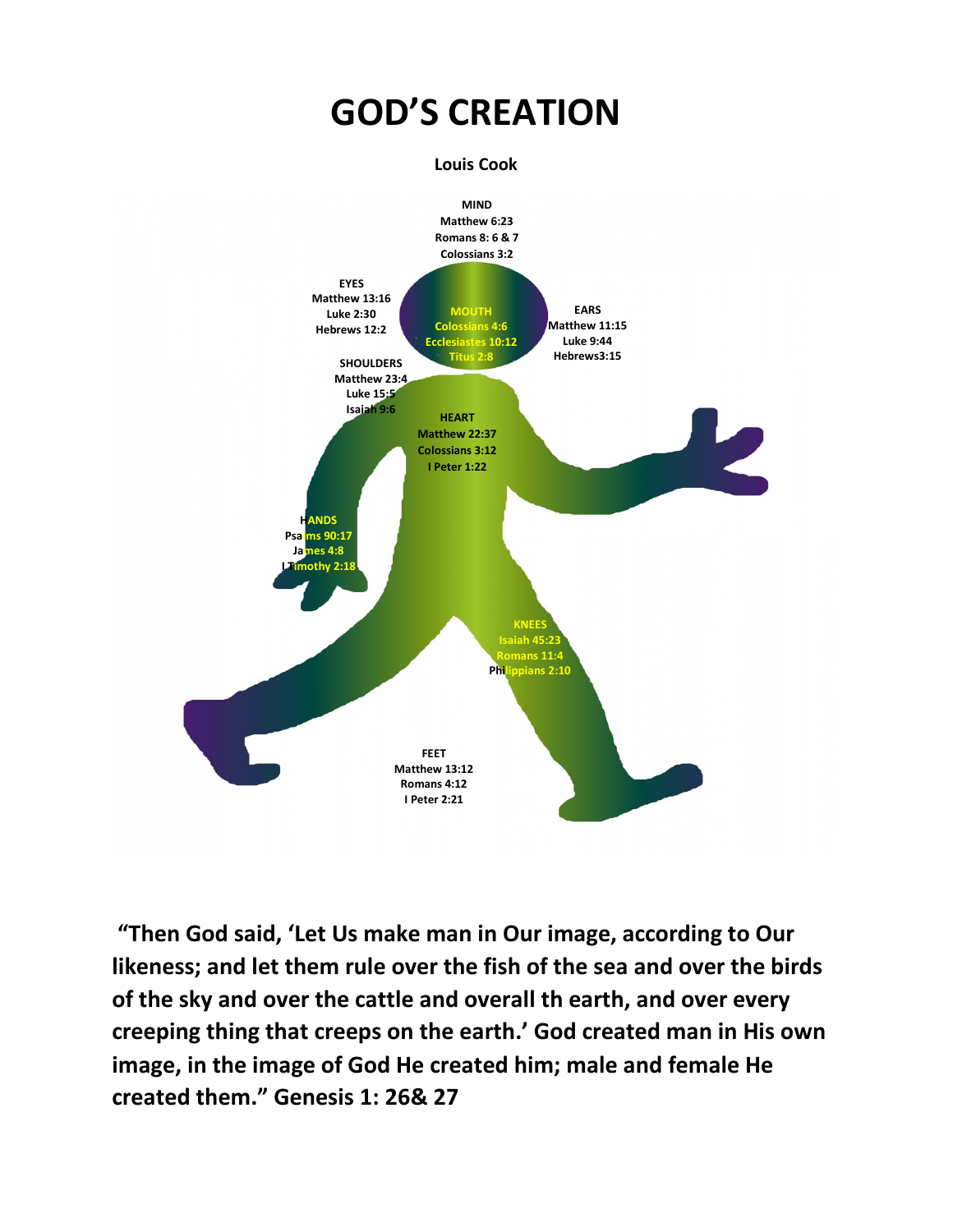# **God's Creation**

Psalm 139:14*, "I will give thanks to You, for I am fearfully and wonderfully made; Wonderful are Your works, and my soul knows it very well," (NAS95).*

The final and greatest achievement of all the things God created was the human body which is a wonder to scientist even today. Adam Clark's commentary on this verse, "The texture of the human body is the most complicated and curious that can be conceived. It is, indeed, wonderfully made; and it is withal so exquisitely nice and delicate, that the slightest accident may impair or destroy in a moment some of those parts essentially necessary to the continuance of life; therefore, we are fearfully made. And God has done so to show us our frailty, that we should walk with death, keeping life in view; and feel the necessity of depending on the all-wise and continual superintending care and providence of God."

He created the human body as container and transporter of the soul. It is our responsibility to maintain and nurture it all the days of our lives because it belongs to God. It is on loan to us.

1Cornithains 6:19*, "Or do you not know that your body is a temple of the Holy Spirit who is in you, whom you have from God, and that you are not your own? For you have been bought with a price: therefore, glorify God in your body."*

It is difficult to know where to start, which body part to begin with because evert part contributes to the performance and support of the whole.

# **FEET to Follow**

We will begin with the feet which support and transport the body from place to place. The feet are sometimes considered a less comely part although particularly important in daily life. A good host would provide a servant to wash the feet of their guest because of the dusty streets. Jesus used such an occasion to teach a great lesson on humility in John 13:1-13 where He washed the disciple's feet; including Judas who would betray Him shortly.

The word feet is also used to show a state of subjection, Ephesians 1:20-22 and Romans 16:10. In Acts 4:37 they are a sign of authority of the apostles.

The term feet and the steps they make are used in *1Peter 2:21, "For you have been called for this purpose, since Christ also suffered for you, leaving you an example for you to follow in His steps."*

Following Jesus is a strong theme throughout the gospels and used in many of the epistles. Sixteen specific times in the first four books of the New Testament Jesus stated, "follow Me." Mark 8:34*, "And He summoned the crowd with His disciples, and said to them, 'If anyone wishes to come after Me, he must deny himself, and take up his cross and follow Me.'"* Romans 4:12, 2 Thessalonians 3:7 and 9 continue with the same thought, that we should follow the examples of faith of those who follow the footsteps of Christ. Imitate the faithful, Hebrews 6:12 and 13:7.

# **KNEES to Bow**

The knee is a most interesting part of the body. It will bend and rotate in many different directions allowing us to walk, run and perhaps more importantly the capability to bow. Bowing is an outward posture that shows reverence and subjection and should be given only to the Lord.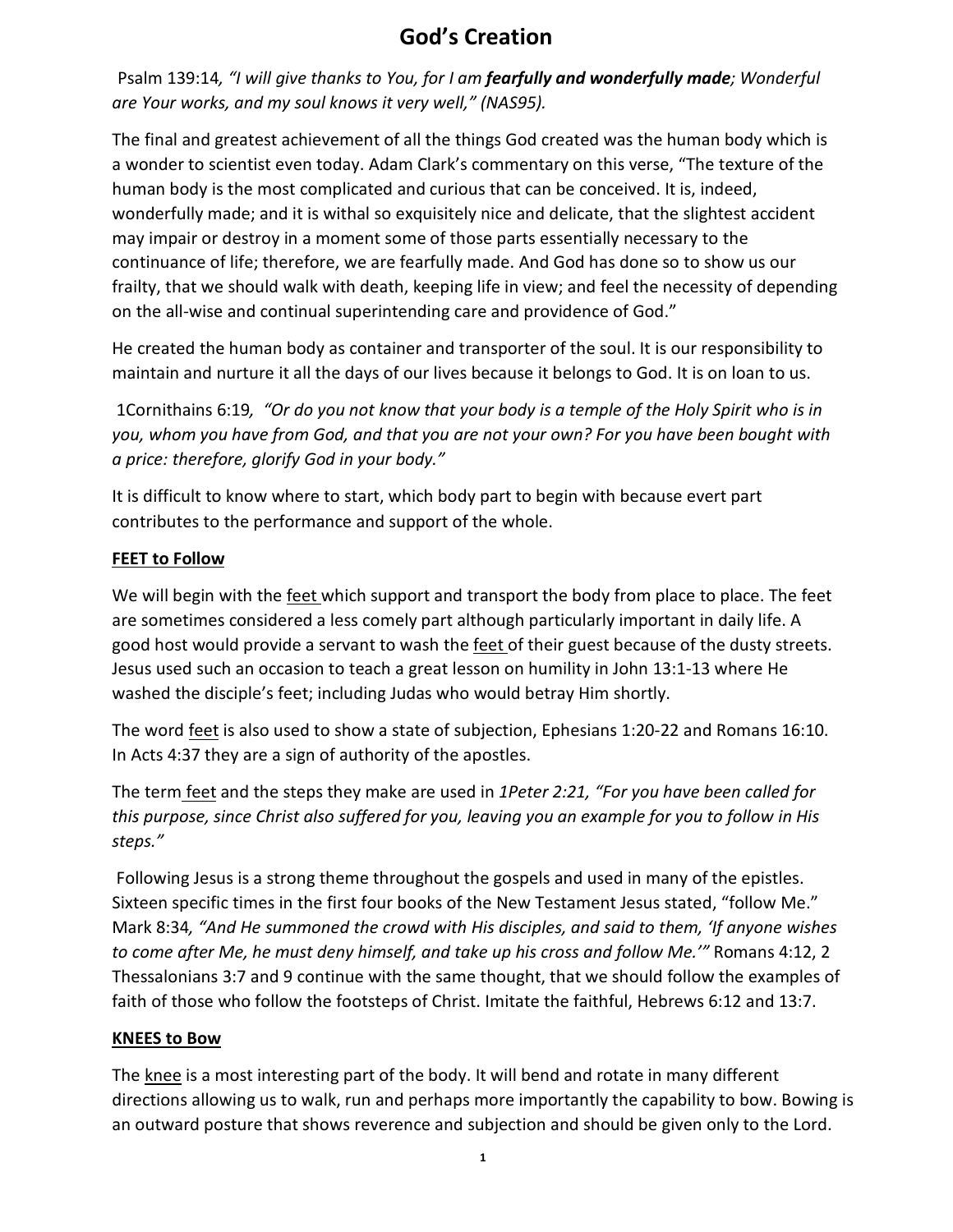When we kneel before the Lord, we are showing honor, respect, paying homage, offering our adoration, and submitting to the redeemer of the world, who paid the price we could not pay. Our worship to Him is the only thing that we have to offer that did not come from God.

Isaiah 45:23*, "I have sworn by Myself, the word has gone forth from My mouth in righteousness And will not turn back, That to Me every knee will bow, every tongue will swear allegiance."*

Romans 11:4*, "But what is the divine response to him? "I HAVE KEPT for Myself SEVEN THOUSAND MEN WHO HAVE NOT BOWED THE KNEE TO BAAL."* 

Philippians 2:9*, "For this reason also, God highly exalted Him, and bestowed on Him the name which is above every name,10 so that at the name of Jesus EVERY KNEE WILL BOW, of those who are in heaven and on earth and under the earth, 11 and that every tongue will confess that Jesus Christ is Lord, to the glory of God the Father."*

Many of us have bad knees but probably very few were worn out from kneeling before the Lord. Help those with feeble knees (Hebrews 12:12).

# **HANDS to Work**

Psalm 90:17*, "Let the favor of the Lord our God be upon us; And confirm for us the work of our hands; Yes, confirm the work of our hands."* The Psalmist is requesting the favor of the Lord be upon the works of his **hands**, the efforts put forth to grow the kingdom of God. Each passing generation works to promote the growth of the Lord's church, realizing that the works of our hands will only succeed when our work is confirmed by the Lord. (1Corinthians 3:6) Faithful Christians are willing to die, trusting the work of **hands** toward the growth of the church will continue because the Lord lives and works to promote the gospel of Christ.

Our **hands** have many useful tasks to perform while providing for the necessities of life. (1 Corinthians 4:12) Paul calls on us to use our **hands** to praise God (1Timothy 2:8 & Psalm 63:4) but our **hands** must be clean to give proper worship to God. *Job 17:9, "Nevertheless the righteous will hold to his way, and he who has clean hands will grow stronger and stronger."* (Psalm 24:4) Jesus stated in Matthew 5:30, "if your hand causes you to stumble, cut it off and throw it away to prevent losing the whole body in hell. (James 4:7) Working hands should be used to strengthen those who are weak*.* Hebrews 12:12*, "Therefore, strengthen the hands that are weak and the knees that are feeble."*

Galatians 2:9*, "and recognizing the grace that had been given to me, James and Cephas and John, who were reputed to be pillars, gave to me and Barnabas the right hand of fellowship, so that we might go to the Gentiles and they to the circumcised."* Showing support and partnership in promoting the gospel of Christ, leaving Jerusalem to preach to the Gentile world.

Remember—the thumb is far more important for sucking, hitchhiking or a like on Facebook.

#### **Shoulders to Carry**

Shoulders, the part of the body designed to carry heavy loads, bear burdens and support thosein times of distress. Jesus, in Matthew 23:4, uses the shoulders as an illustration of how the Jewish rulers treated the people unfairly*.* Matthew 23:4*, "They tie up heavy burdens and lay them on men's shoulders, but they themselves are unwilling to move them with so much as a finger."*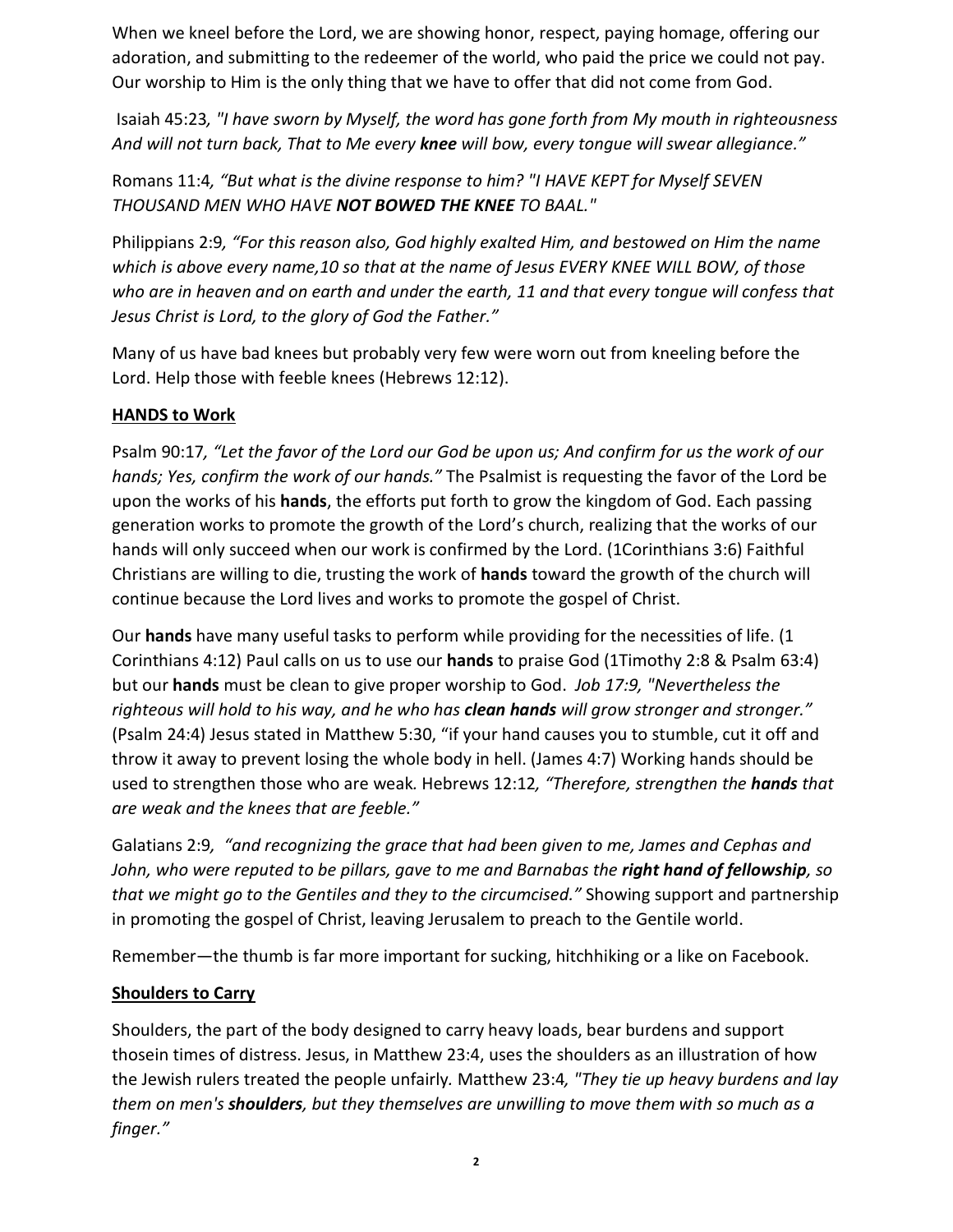He speaks of the joy of carrying a weight that was not a burden in Luke 15:5*, "When he has found it, he lays it on his shoulders, rejoicing."* A lamb was lost, the shepherd searched until he found it and used the strength of his shoulders to carry it home.

The greatest illustration of the use of the shoulders to bear a heavy burden is found in Isaiah 9:6. "*For a child will be born to us, a son will be given to us; And the government will rest on His shoulders; And His name will be called Wonderful Counselor, Mighty God, Eternal Father, Prince of Peace."* The prophecy of the coming Messiah, His role in bearing the burden of redeeming the world through His death on the cross, establishing His kingdom that provides salvation for all of mankind. We can offer a shoulder to support those in distress, illness, the loss of a loved one or other events that bring hardship.

## **Heart to Love**

Colossians 3:12, *"So, as those who have been chosen of God, holy and beloved, put on a heart of compassion, kindness, humility, gentleness and patience."* Having put off the old man of sin (verse 8) Paul encourages them to add, or put on, a new method of consideration, a new attitude toward mankind and especially those of like precious faith. (Galatians 5 22-26)

1 Peter 1:22, *"Since you have in obedience to the truth purified your souls for a sincere love of the brethren, fervently love one another from the heart."* No one becomes pure without great personal exertion, intentional effort to reach that goal through the application of the scriptures. It is only from this position of purity we can reach sincere love for all who are true Christians. The term fervently (root for fever) describes the intent of the genuine love, the intense affection that will be demonstrated in actions far beyond speaking the words.

John 13:34, *"A new commandment I give to you, that you love one another, even as I have loved you, that you also love one another."*

#### **Eyes to See**

"The eyes are the window to the soul," Hiram Powers. The idea of this quote comes from many passages in God's word. Matthew 13:16, Psalm 119:18. As we age sometimes our vision becomes dim, but thanks to glasses we can see again. There is a greater problem with our vision when we **allow** our eyes to be dimmed because of sin, ignorance, or failure to apply God's word to our hearts. Our eyes become blinded (John 12:40, Rom 11:8). We become unable or unwilling to see the salvation of the Lord (Luke 2:30). We will need our eyes enlighten (Ephesians 1:18, Psalm 13:3). In Acts 26:18 Paul speaks about the heavenly vision that He was to go to the Gentiles for the purpose of "opening their eyes" to enlighten and instruct them to remove the ignorance that had closed their eyes. The same can happen to us today.

1 John 1:1-3*, "What was from the beginning, what we have heard, what we have seen with our eyes, what we have looked at and touched with our hands, concerning the Word of Life-- and the life was manifested, and we have seen and testify and proclaim to you the eternal life, which was with the Father and was manifested to us--what we have seen and heard we proclaim to you also, so that you too may have fellowship with us; and indeed our fellowship is with the Father, and with His Son Jesus Christ."*

Hebrews 12:2*, "fixing our eyes on Jesus, the author and perfecter of faith, who for the joy set before Him endured the cross, despising the shame, and has sat down at the right hand of the throne of God."* We must firmly set our focus on Jesus, who offers us strength, help, and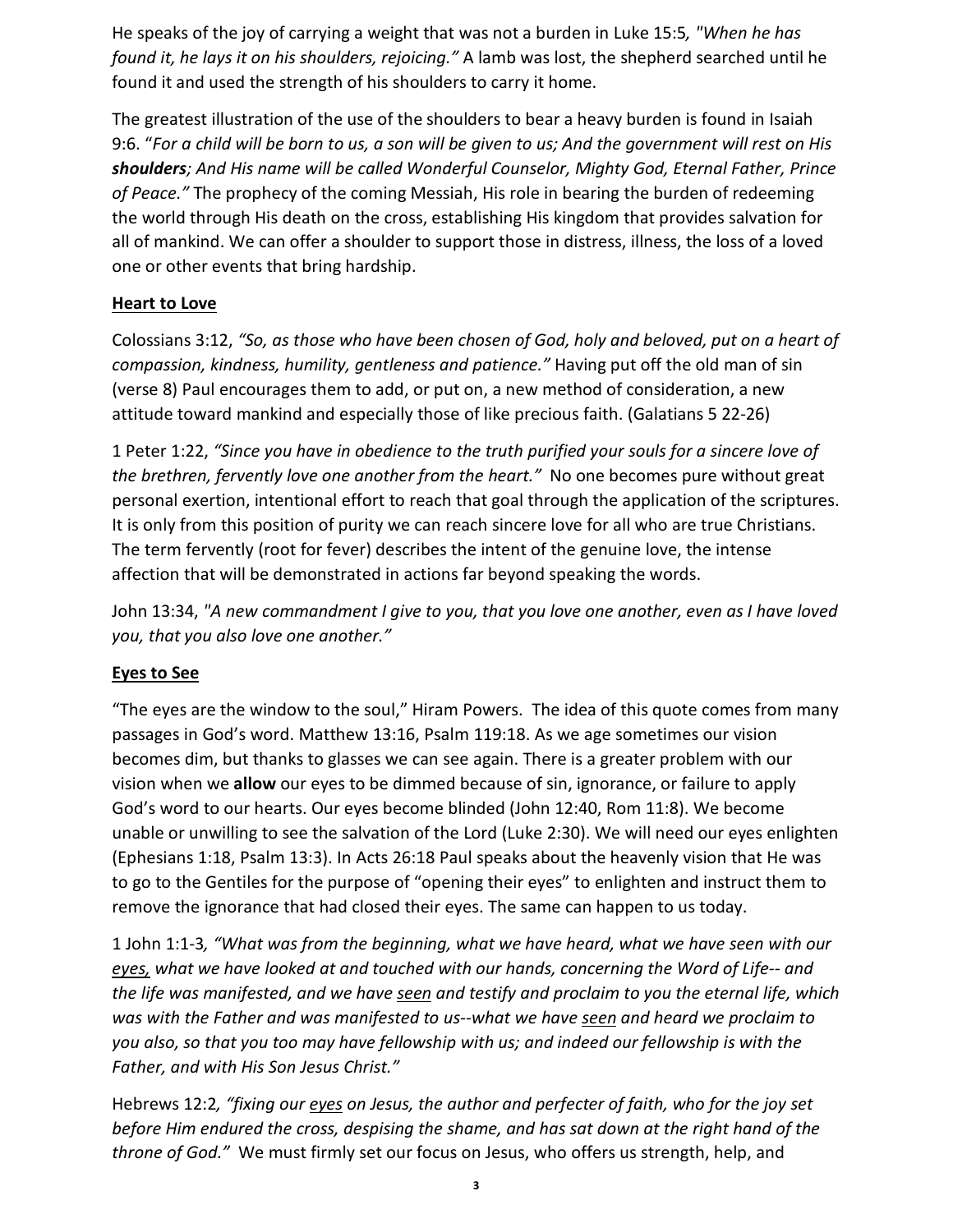encouragement, to finish the course, the race of life. He is the perfect example, the author and completeness of our faith: but only if our eyes are open to see Him*! Titus 2:13, "Looking for the blessed hope and the appearing of the glory of our great God and Savior, Christ Jesus."*

## **Ears to Hear**

Ears are the organs that receive sounds that allow us to receive instruction, learning and warnings. In the gospels Jesus stated 8 times, "he that hath ears, let him hear," this was spoken to the Jews of His day but is also applicable to us today. IF you have ears, use them.

Psalm 78:1 states, "incline your ear" to better receive instruction, another way to say, "if you have ears, use them." In Luke 9:44, "Let these words sink into your ears," Jesus was reminding them of something very important, He wanted to diligently hear, seriously consider, fully remember the statement.

The ears can resist hearing (Acts 7:51) and can be covered so you can hear nothing. (Acts 7:57) Paul issues a warning in *2 Timothy 4:3-4, "For the time will come when they will not endure sound doctrine; but wanting to have their ears tickled, they will accumulate for themselves teachers in accordance to their own desires, and will turn away their ears from the truth and will turn aside to myths."* This is a strong warning about those who preach/teach to please mankind rather than God, watering down, dumbing down the power of the gospel of Christ for whatever reason stand to be commended. Proverbs 23:12*. "Apply your heart to discipline And your ears to words of knowledge."*

## **Mind to Discern**

We are given a mind to think, reason, and discern. Jesus could have also said, "He that hath a mind, use it."

Isaiah 26:10*, "Though the wicked is shown favor, He does not learn righteousness; He deals unjustly in the land of uprightness and does not perceive the majesty of the LORD."*

This verse applies to every generation, including today. One of the greatest failures of mankind, including some who are called Christians, is NOT perceiving, or discerning the fullness of the majesty of the Lord. (Romans 1:19-22)

Consider the majesty of God: His very presence, the glory of His works, the saving power of His word, the patience and mercy to the wicked.

God provided each person a mind with the ability to choose how he would live. According to the scriptures the mind can become fleshly, hostile even depraved, futilely resisting God's will

OR

having a humble mind like Daniel (Daniel 1:8) set the mind to follow God's will. To recognize and distinguish between the ways of the world and the ways of God. Matthew 16:23, *"But He turned and said to Peter, "Get behind Me, Satan! You are a stumbling block to Me; for you are not setting your mind on God's interests, but man's."* A few chapters later Jesus gave us this great commandant, Matthew 22:37*, "And He said to him, "'YOU SHALL LOVE THE LORD YOUR GOD WITH ALL YOUR HEART, AND WITH ALL YOUR SOUL, AND WITH ALL YOUR MIND."* Every part of man must be devoted to God.